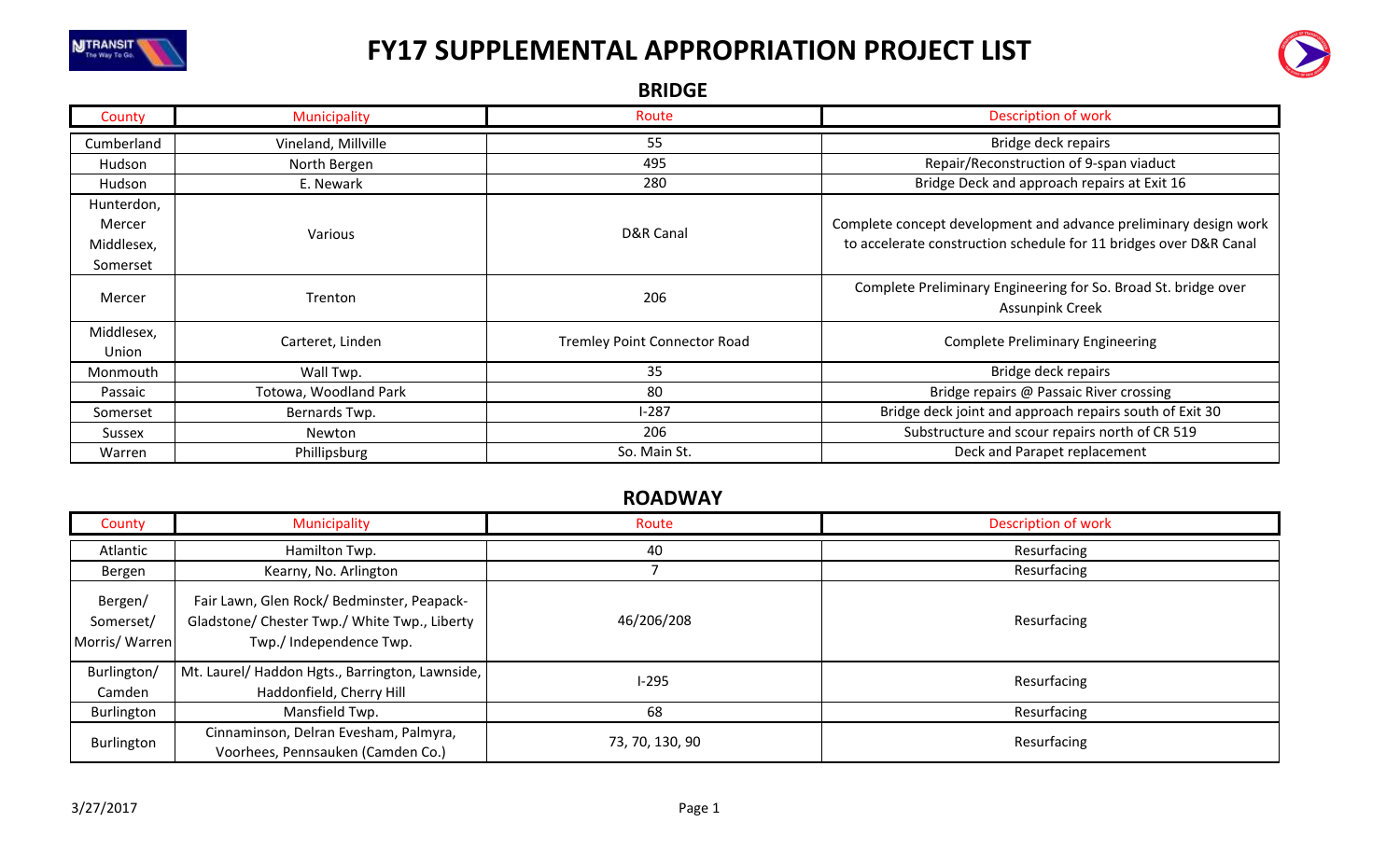



| Camden        | Various                                                                      | 30, 130, 68 and I-676 | Concept Development & Design Advancement for Camden Gateway<br>signage program          |
|---------------|------------------------------------------------------------------------------|-----------------------|-----------------------------------------------------------------------------------------|
| Camden        | Bellmawr, Berlin Boro, Berlin Twp., Brooklawn,<br>Westville (Gloucester Co.) | 130, 295, 73          | Resurfacing                                                                             |
| Cape May      | Dennis Twp., Upper Twp.                                                      | 9                     | Resurfacing                                                                             |
| Essex         | Livingston, Newark, W. Orange                                                | 280                   | Resurfacing                                                                             |
| Gloucester    | Brooklawn, Deptford, Westville                                               | 130, 45               | Resurfacing                                                                             |
| Hudson        | Jersey City                                                                  | 185                   | Resurfacing                                                                             |
| Hunterdon     | Raritan Twp., Readington, Branchburg (Somerset<br>Co.                        | 202                   | Resurfacing                                                                             |
| Mercer        | Ewing Twp., Hopewell Twp., Lawrence Twp.                                     | I-95/295              | Resurfacing                                                                             |
| Mercer        | Trenton, Robbinsville, E. Windsor                                            | 129, 130              | Resurfacing                                                                             |
| Middlesex     | Cranbury, So. Brunswick                                                      | 130                   | Resurfacing                                                                             |
| Middlesex     | So. Brunswick                                                                | 1                     | Congestion Relief pilot project - use of shoulders as travel lanes during<br>peak hours |
| Monmouth      | Ocean Twp.                                                                   | 18                    | Resurfacing                                                                             |
| Morris        | Hanover Twp, Morris Plains, Parsippany-Troy<br>Hills, Roxbury                | 10, 206               | Resurfacing                                                                             |
| Ocean         | Lakewood                                                                     | 9                     | Concept Development for Widening of Rt. 9                                               |
| Passaic       | Paterson                                                                     | 20                    | Resurfacing                                                                             |
| Salem         | Upper Pittsgrove Twp., Quinton Twp.                                          | 40, 49                | Resurfacing                                                                             |
| Somerset      | Hillsborough, Montgomery                                                     | 206                   | Resurfacing                                                                             |
| <b>Sussex</b> | Byram Twp, Andover Twp.                                                      | 206                   | Resurfacing                                                                             |
| Union         | Hillside Twp., Union Twp.                                                    | $I-78, 22$            | Resurfacing                                                                             |
| Warren        | Knowlton Twp., Blairstown                                                    | 94                    | Resurfacing                                                                             |
| Warren        | Hardwick Twp., Knowlton Twp., Blairstown,<br>Hope Twp.                       | $I-80$                | Resurfacing                                                                             |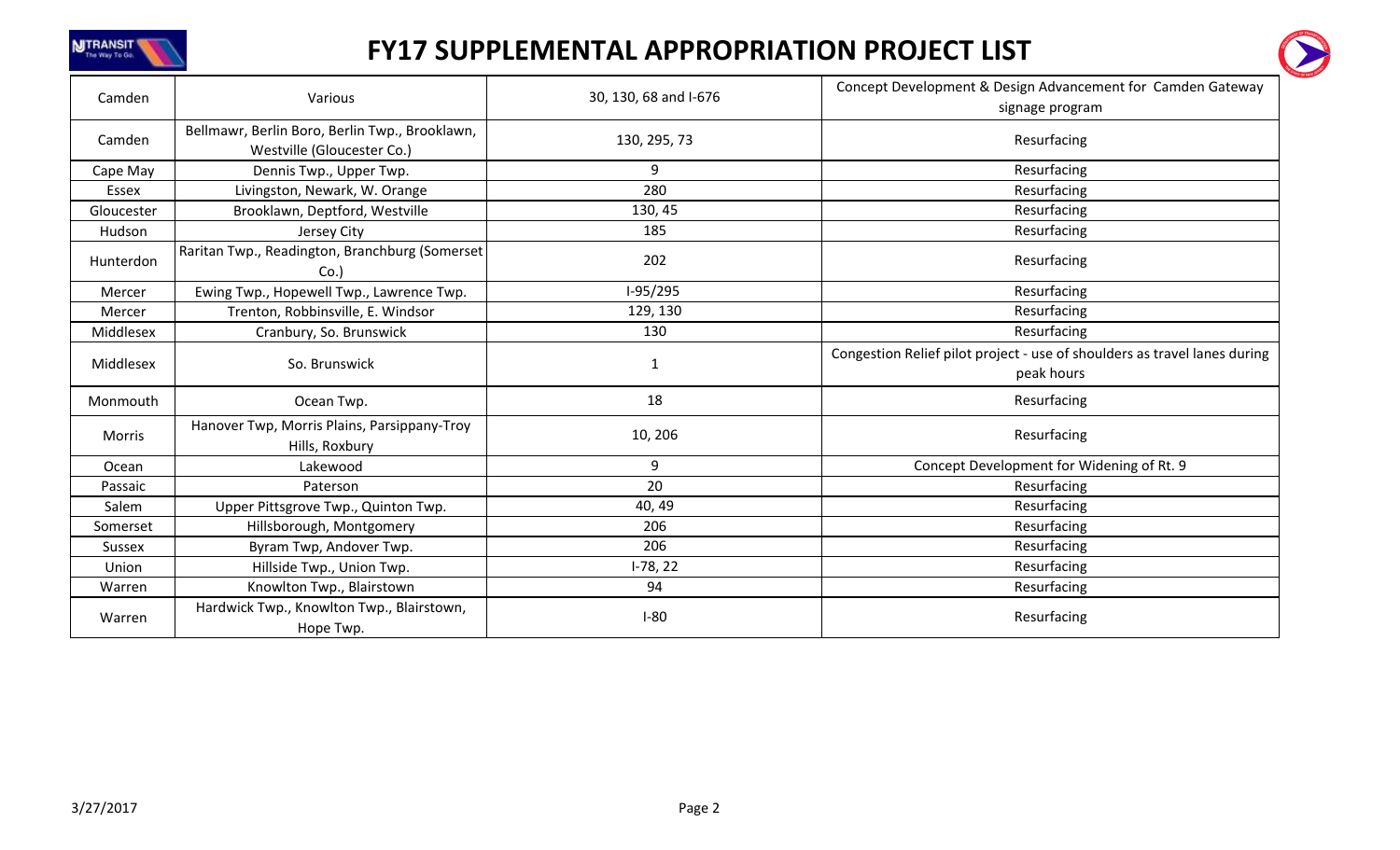



SAFETY

#### Bicycle/Pedestrian

| County | <i>i</i> unicipality               | Route | <b>WUIN</b>                                                                   |
|--------|------------------------------------|-------|-------------------------------------------------------------------------------|
| Bergen |                                    | Q٥    | <i>i</i> improvements through installation of bicycle and pedestrian<br>safet |
|        | Ridgefield, Palisades Park, Leonia | --    | amenities                                                                     |

#### Rail Crossing

| County     | Route                 | Municipality   | Railroad               | <b>Description of Work</b>               |
|------------|-----------------------|----------------|------------------------|------------------------------------------|
| Salem      | Rt. 49                | Salem          | JP Rail                | Suface and signal improvements (Supports |
|            |                       |                | (formerly Southern RR) | economic development)                    |
| Bergen     | S. Center Street      | Elmwood Park   | NYS&W                  | Surface improvements                     |
| Bergen     | W. Fort Lee Road      | Bogota         | NYS&W                  | Surface improvements                     |
| Passaic    | East 27th Street      | Paterson       | NYS&W                  | Surface improvements                     |
| Passaic    | East 18th Street      | Paterson       | NYS&W                  | Surface improvements                     |
| Monmouth   | <b>Corlies Avenue</b> | Allenhurst     | <b>NJ Transit</b>      | Surface & signal improvements            |
| Ocean      | Rt. 35                | Point Pleasant | NJ Transit             | Surface & signal improvements            |
| Essex      | Doremus Avenue        | Newark         | Conrail                | Surface improvements                     |
| Gloucester | Crown Point Road      | Westville      | Conrail                | Surface & signal improvements            |

#### PUBLIC TRANSIT

| County                | Municipality            | Project                                        | <b>Description of Work</b>                                                      |  |  |  |
|-----------------------|-------------------------|------------------------------------------------|---------------------------------------------------------------------------------|--|--|--|
|                       | <b>Capital Projects</b> |                                                |                                                                                 |  |  |  |
| Camden/<br>Gloucester | Various                 | Glassboro-Camden Light Rail                    | Completion of Environmental Impact Statement                                    |  |  |  |
| Camden                | Camden                  | Walter Rand Transportation Center Improvements | Concept Development for redesign of regional South Jersey<br>Transportation hub |  |  |  |
| Hudson                | Jersey City             | Hudson-Bergen Light Rail Rt. 440 Extension     | Preliminary Engineering and Final Design                                        |  |  |  |
| Hudson/Bergen         | Various                 | Hudson-Bergen Light Rail Northern Extension    | <b>Completion of Environmental Impact Statement</b>                             |  |  |  |
| Hudson                | Hoboken                 | Hoboken Train Washer                           | Repair train washer facility and equipment                                      |  |  |  |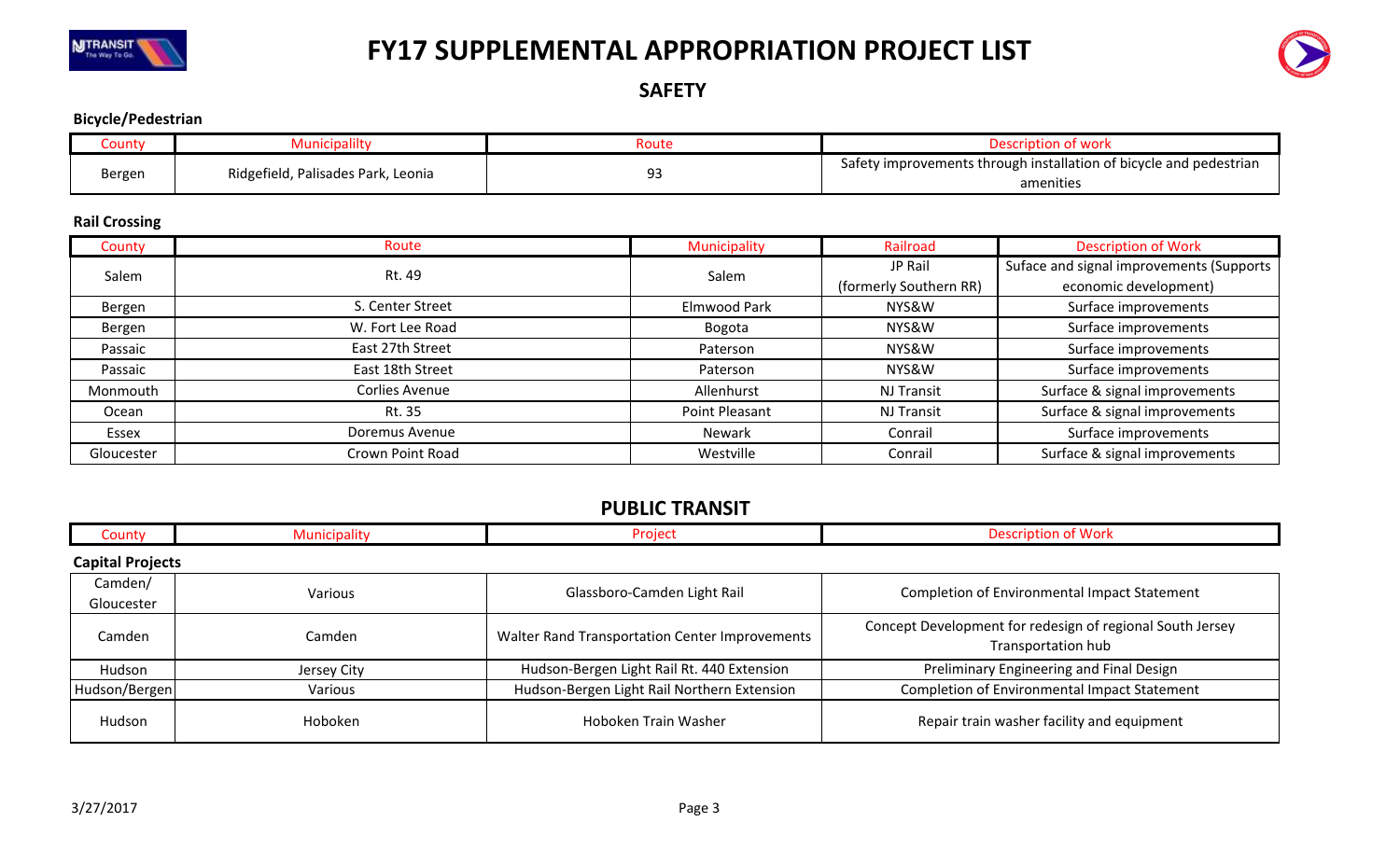



| Middlesex                         | No. Brunswick | North Brunswick Rail Station                       | Advance development of new station along Northeast Corridor                                                                                                 |  |  |
|-----------------------------------|---------------|----------------------------------------------------|-------------------------------------------------------------------------------------------------------------------------------------------------------------|--|--|
| <b>Safety Technology Projects</b> |               |                                                    |                                                                                                                                                             |  |  |
|                                   |               | <b>Bus Training Simulators</b>                     | Replacement of training simulators at the Ferry St., Newark, and Walter<br>Rand Transportation Center, Camden, facilities.                                  |  |  |
|                                   |               | <b>Bus Camera Safety Program</b>                   | Equip more than 2,500 (new and existing) buses with cameras to<br>provide operator with 360-degree view and eliminate blind spots.                          |  |  |
|                                   |               | Rail Car Cameras                                   | Security Improvements                                                                                                                                       |  |  |
|                                   |               | NiceVision Expansion                               | Camera system expansion to support safety and security needs at bus<br>garages and rail stations.                                                           |  |  |
|                                   |               | <b>Police Command Vehicle</b>                      | Mobile command and control center to support emergency response.                                                                                            |  |  |
|                                   |               | <b>Customer Service Technology Projects</b>        |                                                                                                                                                             |  |  |
|                                   |               | <b>Mobile Fare Validation Devices</b>              | Hand held device to validate and inspect paper and electronic tickets.                                                                                      |  |  |
|                                   |               | <b>Bus Data Automation and Security Technology</b> | System wide enhanced technological capabilities on buses for service<br>planning, GIS location and engine management systems.                               |  |  |
|                                   |               | MyTix                                              | Enhancements to NJT's mobile ticketing application to increase<br>functionality, including intermodal ticketing, service, schedules and fare<br>structures. |  |  |

### DREDGING

| <b>County</b> |                | Description of work                                 |
|---------------|----------------|-----------------------------------------------------|
| Ocean         | Lacey Township | Maintenance dredging of five channels in the Forked |
|               |                | River                                               |

### DRAINAGE

| County      | <b>Municipality</b>          | Route            | Description of work                         |
|-------------|------------------------------|------------------|---------------------------------------------|
| Essex       | Newark, W. Orange, E. Orange | 280              | Inspect, Clean & Repair Drainage Structures |
| Essex/Union | Newark, Hillside Twp.        |                  | Inspect, Clean & Repair Drainage Structures |
| Hudson      | North Bergen                 | West Side Avenue | Drainage Reconstruction and Paving          |